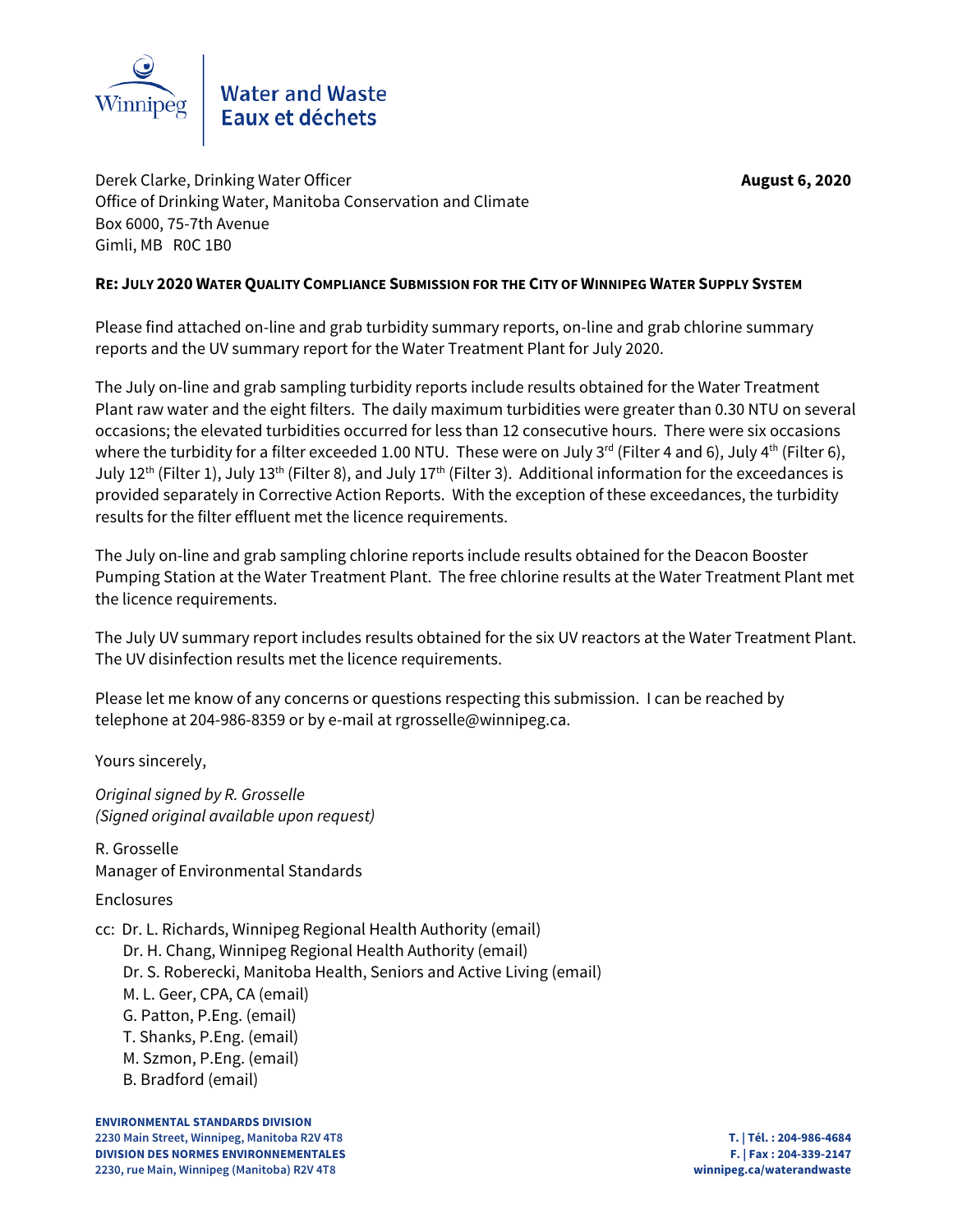

#### **CITY OF WINNIPEG**WATER AND WASTE DEPARTMENT

#### WATER SERVICES WATER TREATMENT PLANT TURBIDITY ON-LINE MONITORING REPORT

|                                                     |                                                                                                                                            | July 2020 Turbidity (NTU) |      |                                  |      |                                   |           |                                  |      |                                  |      |                                  |      |                                  |      |                                  |      |                                  |
|-----------------------------------------------------|--------------------------------------------------------------------------------------------------------------------------------------------|---------------------------|------|----------------------------------|------|-----------------------------------|-----------|----------------------------------|------|----------------------------------|------|----------------------------------|------|----------------------------------|------|----------------------------------|------|----------------------------------|
|                                                     |                                                                                                                                            | Raw                       |      | Filter #1                        |      | Filter #2                         | Filter #3 |                                  |      | Filter #4                        |      | Filter #5                        |      | Filter #6                        |      | Filter #7                        |      | Filter #8                        |
|                                                     | Date                                                                                                                                       | Avg                       | Avg  | Max                              | Avg  | Max                               | Avg       | Max                              | Avg  | Max                              | Avg  | Max                              | Avg  | Max                              | Avg  | Max                              | Avg  | Max                              |
|                                                     | 1/07/2020                                                                                                                                  | 1.64                      | 0.03 | 0.16                             | 0.02 | 0.06                              | 0.06      | 0.09                             | 0.08 | 0.23                             | 0.02 | 0.07                             | 0.07 | 0.54                             | 0.09 | 0.35                             | 0.06 | 0.12                             |
|                                                     | 2/07/2020                                                                                                                                  | 1.51                      | 0.05 | 0.22                             | 0.05 | 0.27                              | 0.07      | 0.14                             | 0.11 | 0.19                             | 0.05 | 0.16                             | 0.11 | 0.77                             | 0.12 | 0.25                             | 0.09 | 0.21                             |
|                                                     | 3/07/2020                                                                                                                                  | 2.12                      | 0.04 | 0.11                             | 0.04 | 0.11                              | 0.07      | 0.16                             | 0.10 | 1.51                             | 0.02 | 0.16                             | 0.09 | 1.29                             | 0.09 | 0.23                             | 0.06 | 0.17                             |
|                                                     | 4/07/2020                                                                                                                                  | 3.02                      | 0.04 | 0.11                             | 0.04 | 0.21                              | 0.07      | 0.13                             | 0.12 | 0.18                             | 0.01 | 0.52                             | 0.08 | 1.34                             | 0.11 | 0.21                             | 0.07 | 0.26                             |
|                                                     | 5/07/2020                                                                                                                                  | 3.29                      | 0.04 | 0.12                             | 0.04 | 0.14                              | 0.06      | 0.13                             | 0.11 | 0.19                             | 0.00 | 0.10                             | 0.07 | 0.17                             | 0.10 | 0.21                             | 0.08 | 0.35                             |
|                                                     | 6/07/2020                                                                                                                                  | 2.64                      | 0.04 | 0.28                             | 0.04 | 0.10                              | 0.06      | 0.10                             | 0.10 | 0.20                             | 0.01 | 0.11                             | 0.07 | 0.15                             | 0.09 | 0.25                             | 0.07 | 0.17                             |
|                                                     | 7/07/2020                                                                                                                                  | 3.44                      | 0.04 | 0.15                             | 0.04 | 0.15                              | 0.07      | 0.14                             | 0.10 | 0.19                             | 0.01 | 0.07                             | 0.05 | 0.09                             | 0.08 | 0.22                             | 0.06 | 0.16                             |
|                                                     | 8/07/2020                                                                                                                                  | 2.38                      | 0.04 | 0.17                             | 0.05 | 0.21                              | 0.07      | 0.16                             | 0.13 | 0.35                             | 0.02 | 0.08                             | 0.09 | 0.22                             | 0.10 | 0.22                             | 0.07 | 0.19                             |
|                                                     | 9/07/2020                                                                                                                                  | 2.60                      | 0.04 | 0.13                             | 0.06 | 0.13                              | 0.07      | 0.16                             | 0.11 | 0.74                             | 0.02 | 0.09                             | 0.05 | 0.26                             | 0.13 | 0.26                             | 0.11 | 0.18                             |
|                                                     | 10/07/2020                                                                                                                                 | 2.68                      | 0.05 | 0.24                             | 0.07 | 0.19                              | 0.08      | 0.16                             | 0.11 | 0.21                             | 0.04 | 0.27                             | 0.10 | 0.24                             | 0.11 | 0.21                             | 0.09 | 0.17                             |
|                                                     | 11/07/2020                                                                                                                                 | 4.18                      | 0.08 | 0.20                             | 0.10 | 0.18                              | 0.11      | 0.14                             | 0.12 | 0.27                             | 0.06 | 0.16                             | 0.11 | 0.26                             | 0.11 | 0.25                             | 0.09 | 0.24                             |
|                                                     | 12/07/2020                                                                                                                                 | 4.16                      | 0.06 | 1.13                             | 0.10 | 0.13                              | 0.10      | 0.16                             | 0.11 | 0.19                             | 0.04 | 0.13                             | 0.07 | 0.28                             | 0.08 | 0.16                             | 0.06 | 0.15                             |
|                                                     | 13/07/2020                                                                                                                                 | 3.12                      | 0.04 | 0.21                             | 0.11 | 0.18                              | 0.08      | 0.16                             | 0.09 | 0.27                             | 0.01 | 0.06                             | 0.04 | 0.16                             | 0.06 | 0.36                             | 0.04 | 1.62                             |
|                                                     | 14/07/2020                                                                                                                                 | 3.97                      | 0.04 | 0.13                             | 0.11 | 0.17                              | 0.08      | 0.16                             | 0.10 | 0.29                             | 0.00 | 0.09                             | 0.03 | 0.14                             | 0.05 | 0.11                             | 0.03 | 0.13                             |
|                                                     | 15/07/2020                                                                                                                                 | 3.47                      | 0.04 | 0.11                             | 0.11 | 0.19                              | 0.09      | 0.15                             | 0.09 | 0.17                             | 0.00 | 0.01                             | 0.03 | 0.12                             | 0.06 | 0.12                             | 0.03 | 0.08                             |
|                                                     | 16/07/2020                                                                                                                                 | 3.23                      | 0.04 | 0.07                             | 0.10 | 0.16                              | 0.09      | 0.17                             | 0.11 | 0.21                             | 0.00 | 0.00                             | 0.02 | 0.13                             | 0.05 | 0.14                             | 0.04 | 0.12                             |
|                                                     | 17/07/2020                                                                                                                                 | 3.51                      | 0.06 | 0.18                             | 0.04 | 0.07                              | 0.12      | 2.13                             | 0.13 | 0.21                             | 0.02 | 0.07                             | 0.02 | 0.11                             | 0.05 | 0.14                             | 0.04 | 0.12                             |
|                                                     | 18/07/2020                                                                                                                                 | 3.37                      | 0.04 | 0.11                             | 0.05 | 0.13                              | 0.11      | 0.20                             | 0.12 | 0.20                             | 0.02 | 0.08                             | 0.02 | 0.06                             | 0.05 | 0.12                             | 0.03 | 0.12                             |
|                                                     | 19/07/2020                                                                                                                                 | 3.20                      | 0.04 | 0.11                             | 0.04 | 0.15                              | 0.11      | 0.18                             | 0.13 | 0.21                             | 0.02 | 0.09                             | 0.03 | 0.10                             | 0.06 | 0.08                             | 0.03 | 0.05                             |
|                                                     | 20/07/2020                                                                                                                                 | 2.97                      | 0.04 | 0.06                             | 0.04 | 0.11                              | 0.10      | 0.19                             | 0.12 | 0.22                             | 0.03 | 0.05                             | 0.03 | 0.12                             | 0.06 | 0.15                             | 0.04 | 0.11                             |
|                                                     | 21/07/2020                                                                                                                                 | 2.24                      | 0.04 | 0.10                             | 0.04 | 0.06                              | 0.11      | 0.14                             | 0.10 | 0.20                             | 0.02 | 0.08                             | 0.02 | 0.11                             | 0.05 | 0.14                             | 0.03 | 0.12                             |
|                                                     | 22/07/2020                                                                                                                                 | 2.92                      | 0.04 | 0.10                             | 0.05 | 0.12                              | 0.10      | 0.19                             | 0.12 | 0.18                             | 0.02 | 0.08                             | 0.02 | 0.08                             | 0.04 | 0.13                             | 0.03 | 0.12                             |
|                                                     | 23/07/2020                                                                                                                                 | 3.29                      | 0.04 | 0.12                             | 0.07 | 0.14                              | 0.12      | 0.27                             | 0.12 | 0.19                             | 0.02 | 0.05                             | 0.03 | 0.11                             | 0.06 | 0.13                             | 0.03 | 0.05                             |
|                                                     | 24/07/2020                                                                                                                                 | 2.83                      | 0.04 | 0.07                             | 0.07 | 0.17                              | 0.13      | 0.16                             | 0.12 | 0.21                             | 0.03 | 0.08                             | 0.03 | 0.44                             | 0.06 | 0.15                             | 0.04 | 0.13                             |
|                                                     | 25/07/2020                                                                                                                                 | 2.77                      | 0.04 | 0.11                             | 0.10 | 0.14                              | 0.12      | 0.23                             | 0.12 | 0.21                             | 0.02 | 0.08                             | 0.03 | 0.06                             | 0.06 | 0.11                             | 0.04 | 0.13                             |
|                                                     | 26/07/2020                                                                                                                                 | 3.10                      | 0.04 | 0.11                             | 0.11 | 0.19                              | 0.10      | 0.17                             | 0.14 | 0.16                             | 0.02 | 0.08                             | 0.05 | 0.13                             | 0.05 | 0.13                             | 0.04 | 0.13                             |
|                                                     | 27/07/2020                                                                                                                                 | 3.59                      | 0.04 | 0.11                             | 0.14 | 0.23                              | 0.10      | 0.19                             | 0.14 | 0.24                             | 0.03 | 0.07                             | 0.05 | 0.22                             | 0.07 | 0.12                             | 0.04 | 0.12                             |
|                                                     | 28/07/2020                                                                                                                                 | 3.24                      | 0.05 | 0.13                             | 0.10 | 0.19                              | 0.10      | 0.18                             | 0.15 | 0.30                             | 0.02 | 0.06                             | 0.04 | 0.13                             | 0.06 | 0.14                             | 0.05 | 0.12                             |
|                                                     | 29/07/2020                                                                                                                                 | 3.25                      | 0.07 | 0.13                             | 0.07 | 0.15                              | 0.12      | 0.22                             | 0.17 | 0.25                             | 0.04 | 0.08                             | 0.03 | 0.33                             | 0.06 | 0.13                             | 0.05 | 0.11                             |
|                                                     | 30/07/2020                                                                                                                                 | 3.57                      | 0.05 | 0.12                             | 0.05 | 0.11                              | 0.09      | 0.17                             | 0.13 | 0.22                             | 0.02 | 0.07                             | 0.03 | 0.09                             | 0.05 | 0.11                             | 0.03 | 0.11                             |
|                                                     | 31/07/2020                                                                                                                                 | 3.30                      | 0.04 | 0.12                             | 0.06 | 0.11                              | 0.09      | 0.11                             | 0.11 | 0.21                             | 0.02 | 0.08                             | 0.03 | 0.11                             | 0.05 | 0.12                             | 0.03 | 0.12                             |
| Compliance with Turbidity Standard, C = B/A X 100%: | Total Number of Measurements Taken, A:<br>Turbidity Standard for Monitoring Location (NTU):<br>Number of Measurements Meeting Standard, B: |                           |      | 14874<br>0.3<br>14871<br>99.980% |      | 15899<br>0.3<br>15899<br>100.000% |           | 14848<br>0.3<br>14846<br>99.987% |      | 15946<br>0.3<br>15944<br>99.987% |      | 13005<br>0.3<br>13004<br>99.992% |      | 16615<br>0.3<br>16609<br>99.964% |      | 16343<br>0.3<br>16341<br>99.988% |      | 17190<br>0.3<br>17189<br>99.994% |

File Path: N:\Water Treatment Branch\Administration\Reports\Regulatory Submissions\Turbidity\2020\07-July

| Submitted By (Print):<br>Original signed by D.Minor<br><b>Rignature:</b><br>.Minor |  |
|------------------------------------------------------------------------------------|--|
|------------------------------------------------------------------------------------|--|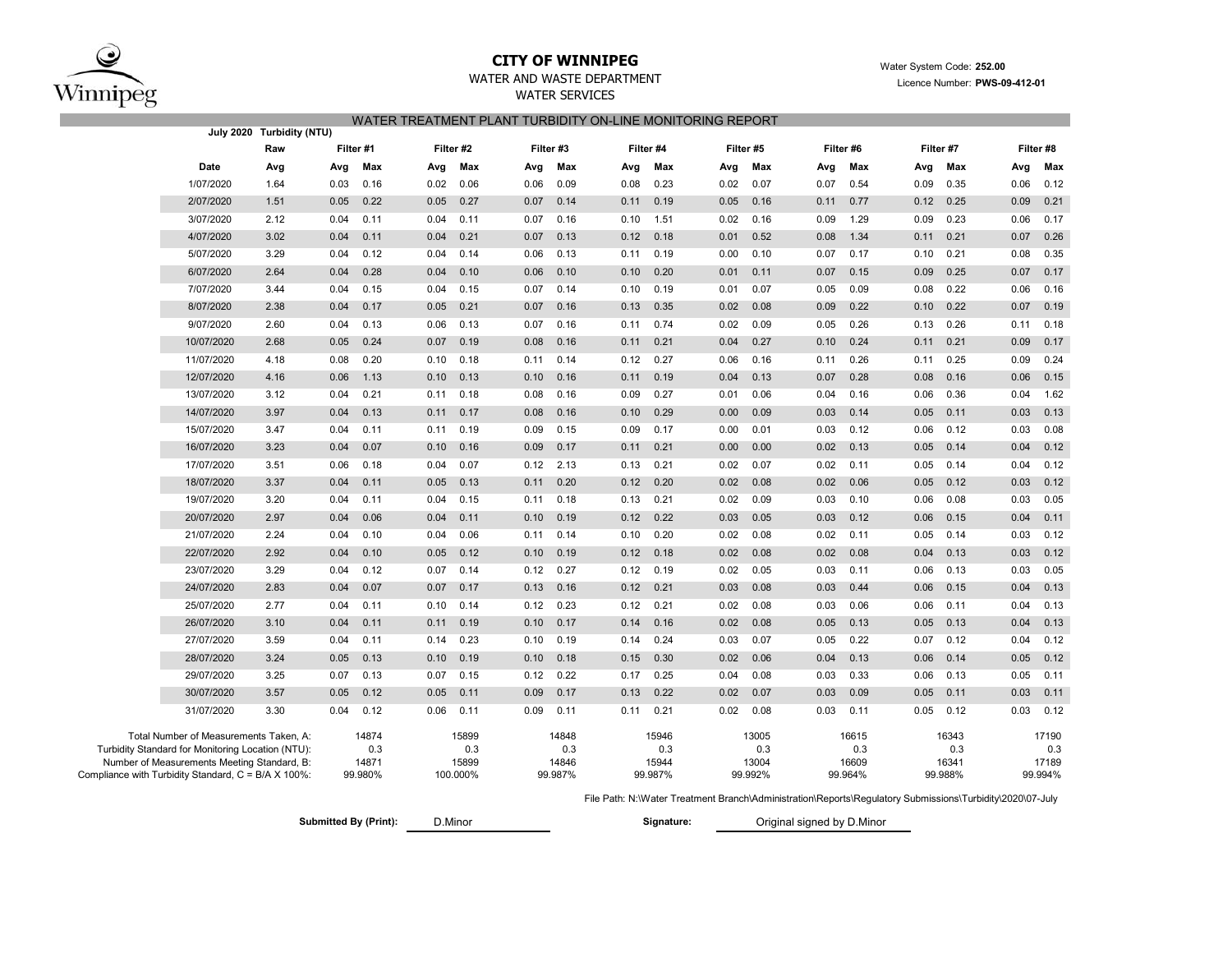

#### CITY OF WINNIPEG WATER AND WASTE DEPARTMENT ENVIRONMENTAL STANDARDS DIVISION

|                                                          | WATER TREATMENT PLANT TURBIDITY GRAB MONITORING REPORT |                  |           |           |           |           |           |           |           |                        |           |           |           |           |                 |           |                 |           |  |
|----------------------------------------------------------|--------------------------------------------------------|------------------|-----------|-----------|-----------|-----------|-----------|-----------|-----------|------------------------|-----------|-----------|-----------|-----------|-----------------|-----------|-----------------|-----------|--|
| Water System Code: 252.00                                |                                                        |                  |           |           |           |           |           |           |           | <b>Turbidity (NTU)</b> |           |           |           |           |                 |           |                 |           |  |
| Licence No. PWS-09-412-01                                |                                                        |                  |           |           |           |           |           |           |           |                        |           |           |           |           |                 |           |                 |           |  |
|                                                          |                                                        | <b>Raw Water</b> | Filter 1  |           |           | Filter 2  | Filter 3  |           | Filter 4  |                        | Filter 5  |           |           | Filter 6  | <b>Filter 7</b> |           | <b>Filter 8</b> |           |  |
| Date                                                     | Grab                                                   | Analyser         | Grab      | Analyser  | Grab      | Analyser  | Grab      | Analyser  | Grab      | Analyser               | Grab      | Analyser  | Grab      | Analyser  | Grab            | Analyser  | Grab            | Analyser  |  |
| 01-Jul-2020                                              | <b>NS</b>                                              | <b>NS</b>        | <b>NS</b> | <b>NS</b> | <b>NS</b> | <b>NS</b> | <b>NS</b> | <b>NS</b> | <b>NS</b> | <b>NS</b>              | <b>NS</b> | <b>NS</b> | <b>NS</b> | <b>NS</b> | <b>NS</b>       | <b>NS</b> | <b>NS</b>       | <b>NS</b> |  |
| 02-Jul-2020                                              | 1.05                                                   | 1.36             | 0.16      | 0.09      | 0.14      | 0.06      | 0.16      | 0.12      | 0.14      | 0.14                   | 0.14      | 0.04      | 0.20      | 0.12      | 0.17            | 0.11      | 0.16            | 0.07      |  |
| 03-Jul-2020                                              | 1.18                                                   | 1.42             | 0.10      | 0.03      | 0.14      | 0.07      | OL        | OL        | 0.13      | 0.10                   | 0.12      | 0.02      | 0.18      | 0.11      | 0.14            | 0.10      | 0.14            | 0.05      |  |
| 04-Jul-2020                                              | <b>NS</b>                                              | <b>NS</b>        | <b>NS</b> | <b>NS</b> | <b>NS</b> | <b>NS</b> | <b>NS</b> | <b>NS</b> | <b>NS</b> | <b>NS</b>              | <b>NS</b> | <b>NS</b> | <b>NS</b> | <b>NS</b> | <b>NS</b>       | <b>NS</b> | <b>NS</b>       | <b>NS</b> |  |
| 05-Jul-2020                                              | <b>NS</b>                                              | <b>NS</b>        | <b>NS</b> | <b>NS</b> | <b>NS</b> | <b>NS</b> | <b>NS</b> | <b>NS</b> | <b>NS</b> | <b>NS</b>              | <b>NS</b> | <b>NS</b> | <b>NS</b> | <b>NS</b> | <b>NS</b>       | <b>NS</b> | <b>NS</b>       | <b>NS</b> |  |
| 06-Jul-2020                                              | 1.53                                                   | 2.35             | 0.11      | 0.04      | 0.11      | 0.04      | 0.10      | 0.07      | 0.11      | 0.11                   | 0.13      | 0.00      | 0.13      | 0.06      | 0.21            | 0.15      | 0.17            | 0.08      |  |
| 07-Jul-2020                                              | 1.34                                                   | 1.97             | 0.14      | 0.06      | 0.12      | 0.05      | 0.12      | 0.08      | 0.12      | 0.12                   | 0.13      | 0.01      | 0.14      | 0.06      | 0.12            | 0.07      | 0.13            | 0.04      |  |
| 08-Jul-2020                                              | 1.57                                                   | 2.25             | 0.11      | 0.04      | 0.15      | 0.08      | 0.18      | 0.14      | 0.14      | 0.13                   | 0.11      | 0.00      | 0.16      | 0.09      | 0.14            | 0.09      | 0.13            | 0.06      |  |
| 09-Jul-2020                                              | 1.61                                                   | 1.96             | 0.11      | 0.04      | OL        | <b>OL</b> | 0.11      | 0.08      | 0.17      | 0.16                   | 0.14      | 0.02      | 0.24      | 0.14      | 0.17            | 0.12      | 0.15            | 0.09      |  |
| 10-Jul-2020                                              | 1.35                                                   | 2.09             | 0.13      | 0.06      | 0.11      | 0.08      | 0.13      | 0.08      | <b>OL</b> | OL                     | 0.15      | 0.04      | 0.15      | 0.09      | 0.22            | 0.14      | 0.18            | 0.10      |  |
| 11-Jul-2020                                              | <b>NS</b>                                              | <b>NS</b>        | <b>NS</b> | <b>NS</b> | <b>NS</b> | <b>NS</b> | <b>NS</b> | <b>NS</b> | <b>NS</b> | <b>NS</b>              | <b>NS</b> | <b>NS</b> | <b>NS</b> | <b>NS</b> | <b>NS</b>       | <b>NS</b> | <b>NS</b>       | ΝS        |  |
| 12-Jul-2020                                              | <b>NS</b>                                              | <b>NS</b>        | <b>NS</b> | <b>NS</b> | <b>NS</b> | <b>NS</b> | <b>NS</b> | <b>NS</b> | <b>NS</b> | <b>NS</b>              | <b>NS</b> | <b>NS</b> | <b>NS</b> | <b>NS</b> | <b>NS</b>       | <b>NS</b> | <b>NS</b>       | <b>NS</b> |  |
| 13-Jul-2020                                              | 1.44                                                   | 2.19             | 0.19      | 0.08      | 0.13      | 0.13      | 0.14      | 0.11      | 0.13      | 0.11                   | 0.11      | 0.00      | 0.10      | 0.05      | 0.10            | 0.04      | 0.10            | 0.02      |  |
| 14-Jul-2020                                              | 1.49                                                   | 16.18            | 0.17      | 0.06      | 0.13      | 0.13      | 0.16      | 0.12      | 0.14      | 0.11                   | 0.10      | 0.00      | 0.14      | 0.04      | 0.11            | 0.05      | 0.11            | 0.03      |  |
| 15-Jul-2020                                              | 1.58                                                   | 2.38             | 0.14      | 0.04      | 0.14      | 0.14      | 0.11      | 0.09      | 0.14      | 0.11                   | 0.11      | 0.00      | 0.16      | 0.06      | 0.14            | 0.05      | 0.12            | 0.03      |  |
| 16-Jul-2020                                              | 1.52                                                   | 2.88             | 0.14      | 0.06      | 0.14      | 0.13      | 0.14      | 0.11      | 0.21      | 0.19                   | 0.11      | 0.00      | OL        | OL        | 0.14            | 0.06      | 0.12            | 0.03      |  |
| 17-Jul-2020                                              | 1.53                                                   | 2.45             | OL        | OL        | 0.13      | 0.05      | 0.13      | 0.12      | 0.11      | 0.13                   | 0.11      | 0.00      | 0.12      | 0.03      | 0.11            | 0.05      | OL              | OL        |  |
| 18-Jul-2020                                              | <b>NS</b>                                              | <b>NS</b>        | <b>NS</b> | <b>NS</b> | <b>NS</b> | <b>NS</b> | <b>NS</b> | <b>NS</b> | <b>NS</b> | <b>NS</b>              | <b>NS</b> | <b>NS</b> | <b>NS</b> | <b>NS</b> | <b>NS</b>       | <b>NS</b> | <b>NS</b>       | <b>NS</b> |  |
| 19-Jul-2020                                              | <b>NS</b>                                              | <b>NS</b>        | <b>NS</b> | <b>NS</b> | <b>NS</b> | <b>NS</b> | <b>NS</b> | <b>NS</b> | <b>NS</b> | <b>NS</b>              | <b>NS</b> | <b>NS</b> | <b>NS</b> | <b>NS</b> | <b>NS</b>       | <b>NS</b> | <b>NS</b>       | <b>NS</b> |  |
| 20-Jul-2020                                              | 1.48                                                   | 2.10             | 0.13      | 0.04      | 0.13      | 0.05      | 0.12      | 0.12      | OL        | <b>OL</b>              | 0.11      | 0.04      | 0.11      | 0.02      | 0.15            | 0.07      | 0.12            | 0.04      |  |
| 21-Jul-2020                                              | 1.47                                                   | 2.20             | 0.14      | 0.05      | 0.12      | 0.05      | 0.12      | 0.12      | 0.12      | 0.12                   | 0.12      | 0.03      | 0.12      | 0.04      | 0.12            | 0.05      | 0.15            | 0.03      |  |
| 22-Jul-2020                                              | 1.31                                                   | 2.11             | 0.15      | 0.06      | 0.13      | 0.07      | 0.15      | 0.15      | 0.14      | 0.13                   | 0.23      | 0.02      | 0.15      | 0.03      | 0.11            | 0.04      | 0.11            | 0.02      |  |
| 23-Jul-2020                                              | 1.50                                                   | 8.77             | 0.12      | 0.05      | OL        | <b>OL</b> | 0.14      | 0.13      | 0.17      | 0.16                   | 0.22      | 0.04      | 0.16      | 0.06      | 0.13            | 0.05      | 0.12            | 0.02      |  |
| 24-Jul-2020                                              | 2.28                                                   | 2.68             | 0.14      | 0.05      | 0.15      | 0.08      | 0.15      | 0.14      | OL        | OL                     | 0.17      | 0.04      | 0.13      | 0.03      | 0.18            | 0.09      | 0.15            | 0.05      |  |
| 25-Jul-2020                                              | <b>NS</b>                                              | <b>NS</b>        | <b>NS</b> | <b>NS</b> | <b>NS</b> | <b>NS</b> | <b>NS</b> | <b>NS</b> | <b>NS</b> | <b>NS</b>              | <b>NS</b> | <b>NS</b> | <b>NS</b> | <b>NS</b> | <b>NS</b>       | <b>NS</b> | <b>NS</b>       | <b>NS</b> |  |
| 26-Jul-2020                                              | <b>NS</b>                                              | <b>NS</b>        | <b>NS</b> | <b>NS</b> | <b>NS</b> | <b>NS</b> | <b>NS</b> | <b>NS</b> | <b>NS</b> | <b>NS</b>              | <b>NS</b> | <b>NS</b> | <b>NS</b> | <b>NS</b> | <b>NS</b>       | <b>NS</b> | <b>NS</b>       | ΝS        |  |
| 27-Jul-2020                                              | 1.81                                                   | 2.90             | 0.12      | 0.04      | 0.15      | 0.18      | 0.12      | 0.10      | 0.16      | 0.17                   | 0.13      | 0.02      | 0.16      | 0.09      | 0.13            | 0.07      | 0.12            | 0.05      |  |
| 28-Jul-2020                                              | 1.80                                                   | 2.99             | 0.15      | 0.07      | 0.20      | 0.13      | 0.14      | 0.12      | 0.16      | 0.26                   | 0.12      | 0.04      | 0.15      | 0.07      | 0.12            | 0.06      | 0.11            | 0.03      |  |
| 29-Jul-2020                                              | 1.98                                                   | 3.03             | 0.17      | 0.07      | 0.16      | 0.08      | 0.16      | 0.13      | 0.18      | 0.20                   | 0.12      | 0.05      | 0.12      | 0.04      | 0.15            | 0.08      | 0.14            | 0.06      |  |
| 30-Jul-2020                                              | 1.78                                                   | 2.84             | 0.14      | 0.06      | 0.13      | 0.06      | 0.12      | 0.10      | 0.16      | 0.13                   | 0.10      | 0.02      | 0.12      | 0.03      | OL              | OL        | 0.13            | 0.05      |  |
| 31-Jul-2020                                              | 1.60                                                   | 3.05             | 0.14      | 0.06      | 0.14      | 0.06      | 0.12      | 0.10      | 0.12      | 0.12                   | 0.12      | 0.03      | 0.12      | 0.03      | 0.10            | 0.04      | OL              | OL        |  |
| Total number of measurements taken, A:                   |                                                        |                  | 21        |           | 20        |           | 21        |           | 19        |                        | 22        |           | 21        |           | 21              |           | 20              |           |  |
| <b>Turbidity Standard for Monitoring Location (NTU):</b> |                                                        |                  | 0.30      |           | 0.30      |           | 0.30      |           | 0.30      |                        | 0.30      |           | 0.30      |           | 0.30            |           | 0.30            |           |  |
| Number of measurements meeting standard, B:              |                                                        |                  | 21        |           | 20        |           | 21        |           | 19        |                        | 22        |           | 21        |           | 21              |           | 20              |           |  |
| Compliance with Turbidity Standard, C= B/A X 100%:       |                                                        |                  | 100%      |           | 100%      |           | 100%      |           | 100%      |                        | 100%      |           | 100%      |           | 100%            |           | 100%            |           |  |

NS: No Sample NA: Not Analyzed OL: Off-Line NR: No Result IM: Instrument Maintenance

**Comments: Report Compiled By: H. Demchenko**

> **Authorized in Sample Manager By: B. Bradford**

**7-Aug-20**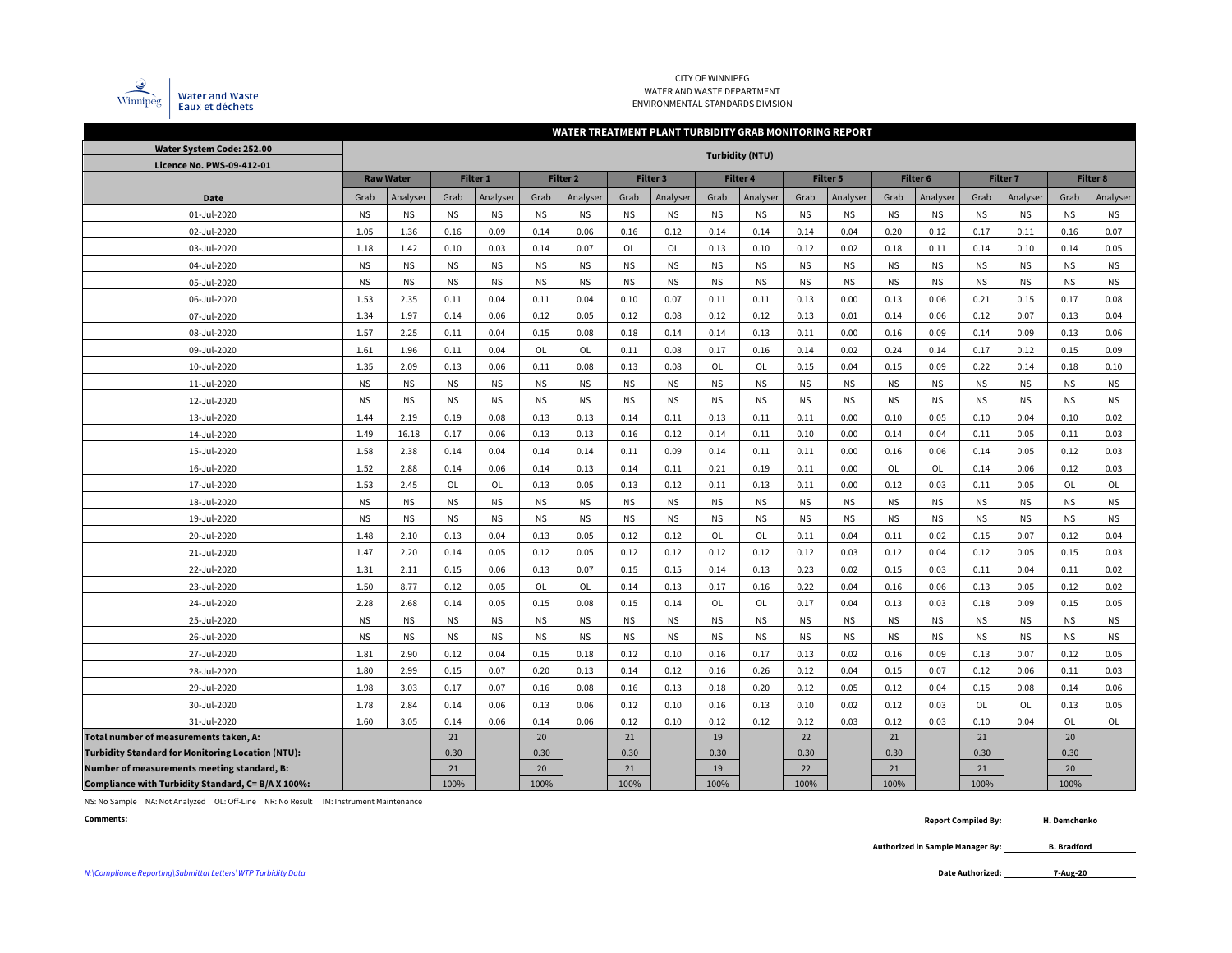

**City Of Winnipeg**

Water and Waste Department Water Services

## WATER TREATMENT PLANT FREE CHLORINE ON-LINE MONITORING REPORT Deacon Booster Pumping Station

Water System Code: **252.00** Licence Number: **PWS-09-412-01**

Report Created: **01 August 2020 Report Period: July 2020** Report Period: July 2020

|                                             | <b>BRANCH1</b><br>[mg/L] |         | <b>BRANCH2</b><br>[mg/L] |         |
|---------------------------------------------|--------------------------|---------|--------------------------|---------|
| Date                                        | Average                  | Minimum | Average                  | Minimum |
| 01/07/2020                                  | 0.98                     | 0.90    | 1.04                     | 0.96    |
| 02/07/2020                                  | 1.06                     | 0.98    | 1.13                     | 1.06    |
| 03/07/2020                                  | 1.19                     | 1.09    | 1.24                     | 1.15    |
| 04/07/2020                                  | 1.20                     | 1.09    | 1.24                     | 1.15    |
| 05/07/2020                                  | 1.16                     | 1.06    | 1.19                     | 1.08    |
| 06/07/2020                                  | 1.10                     | 1.06    | 1.15                     | 1.09    |
| 07/07/2020                                  | 1.14                     | 1.05    | 1.23                     | 1.06    |
| 08/07/2020                                  | 1.09                     | 1.00    | 1.19                     | 1.08    |
| 09/07/2020                                  | 1.12                     | 1.06    | 1.21                     | 1.11    |
| 10/07/2020                                  | 1.20                     | 1.12    | 1.28                     | 1.18    |
| 11/07/2020                                  | 1.30                     | 1.06    | 1.32                     | 1.09    |
| 12/07/2020                                  | 1.37                     | 1.28    | 1.36                     | 1.26    |
| 13/07/2020                                  | 1.26                     | 1.15    | 1.30                     | 1.18    |
| 14/07/2020                                  | 1.22                     | 1.07    | 1.18                     | 1.06    |
| 15/07/2020                                  | 1.22                     | 1.05    | 1.21                     | 1.05    |
| 16/07/2020                                  | 1.33                     | 1.12    | 1.35                     | 1.19    |
| 17/07/2020                                  | 1.38                     | 1.17    | 1.34                     | 1.17    |
| 18/07/2020                                  | 1.39                     | 1.20    | 1.32                     | 1.19    |
| 19/07/2020                                  | 1.38                     | 1.26    | 1.26                     | 1.11    |
| 20/07/2020                                  | 1.38                     | 1.15    | 1.28                     | 1.10    |
| 21/07/2020                                  | 1.39                     | 1.13    | 1.23                     | 1.11    |
| 22/07/2020                                  | 1.34                     | 1.14    | 1.20                     | 1.02    |
| 23/07/2020                                  | 1.33                     | 1.08    | 1.25                     | 1.09    |
| 24/07/2020                                  | 1.31                     | 1.11    | 1.23                     | 1.11    |
| 25/07/2020                                  | 1.26                     | 1.01    | 1.21                     | 1.07    |
| 26/07/2020                                  | 1.24                     | 1.09    | 1.21                     | 1.09    |
| 27/07/2020                                  | 1.36                     | 1.09    | 1.28                     | 1.10    |
| 28/07/2020                                  | 1.45                     | 1.25    | 1.32                     | 1.22    |
| 29/07/2020                                  | 1.24                     | 1.06    | 1.22                     | 1.12    |
| 30/07/2020                                  | 1.41                     | 1.14    | 1.23                     | 1.13    |
| 31/07/2020                                  | 1.38                     | 1.19    | 1.39                     | 1.21    |
|                                             |                          |         |                          |         |
| Total Number of Measurements, A:            | 21600                    |         | 21600                    |         |
| Minimum Free Chlorine Standard:             | 0.5                      |         | 0.5                      |         |
| Number of Measurements Meeting Standard, B: | 21600                    |         | 21600                    |         |
| COMPLIANCE, $C = B/A \times 100\%$ :        | 100.00                   |         | 100.00                   |         |

File Path: N:\Water Treatment Branch\Administration\Reports\Regulatory Submissions\Chlorine\2020\07-July

Submitted By (Print):

D.Minor Signature: Original signed by D.Minor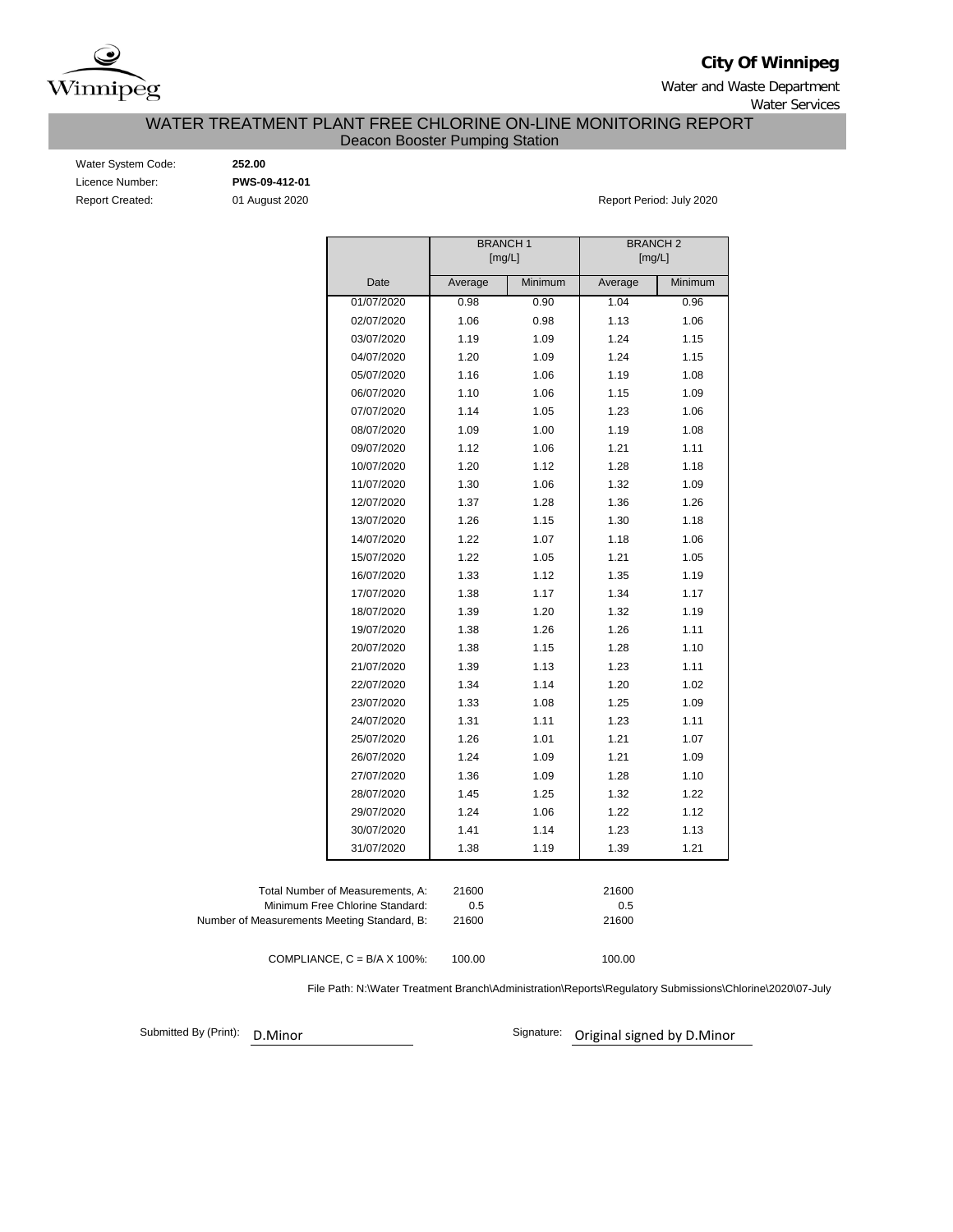| Winnipeg |
|----------|

Water and Waste<br>Eaux et déchets

#### CITY OF WINNIPEG WATER AND WASTE DEPARTMENT ENVIRONMENTAL STANDARDS DIVISION

# **WATER TREATMENT PLANT CHLORINE GRAB MONITORING REPORT**

| Water System Code: 252.00                                |          | <b>Deacon Booster Pumping Station Branch 1</b> |                                 | <b>Deacon Booster Pumping Station Branch 2</b> |                                 |          |  |  |  |  |  |
|----------------------------------------------------------|----------|------------------------------------------------|---------------------------------|------------------------------------------------|---------------------------------|----------|--|--|--|--|--|
| <b>Licence No. PWS-09-412-01</b>                         |          |                                                |                                 |                                                |                                 |          |  |  |  |  |  |
|                                                          |          | Free Chlorine (mg/L)                           | <b>Total Chlorine</b><br>(mg/L) | Free Chlorine (mg/L)                           | <b>Total Chlorine</b><br>(mg/L) |          |  |  |  |  |  |
| Date                                                     | Analyser | Grab                                           | Grab                            | Analyser                                       | Grab                            | Grab     |  |  |  |  |  |
| 01-Jul-2020                                              | ns       | ns                                             | ns                              | ns                                             | ns                              | ns       |  |  |  |  |  |
| 02-Jul-2020                                              | 1.04     | 1.06                                           | 1.23                            | 1.11                                           | 1.09                            | 1.28     |  |  |  |  |  |
| 03-Jul-2020                                              | 1.16     | 1.20                                           | 1.41                            | 1.22                                           | 1.28                            | 1.46     |  |  |  |  |  |
| 04-Jul-2020                                              | ns       | ns                                             | ns                              | ns                                             | ns                              | ns       |  |  |  |  |  |
| 05-Jul-2020                                              | ns       | ns                                             | ns                              | ns                                             | ns                              | ns       |  |  |  |  |  |
| 06-Jul-2020                                              | 1.11     | 1.14                                           | 1.36                            | 1.13                                           | 1.22                            | 1.43     |  |  |  |  |  |
| 07-Jul-2020                                              | 1.11     | 1.19                                           | 1.38                            | 1.16                                           | 1.26                            | 1.45     |  |  |  |  |  |
| 08-Jul-2020                                              | 1.13     | 1.13                                           | 1.35                            | 1.22                                           | 1.21                            | 1.36     |  |  |  |  |  |
| 09-Jul-2020                                              | 1.12     | 1.16                                           | 1.40                            | 1.19                                           | 1.24                            | 1.40     |  |  |  |  |  |
| 10-Jul-2020                                              | 1.23     | 1.29                                           | 1.47                            | 1.34                                           | 1.31                            | 1.51     |  |  |  |  |  |
| 11-Jul-2020                                              | ns       | ns                                             | ns                              | ns                                             | ns                              | ns       |  |  |  |  |  |
| 12-Jul-2020                                              | ns       | ns                                             | ns                              | ns                                             | ns                              | ns       |  |  |  |  |  |
| 13-Jul-2020                                              | 1.31     | 1.35                                           | 1.54                            | 1.38                                           | 1.46                            | 1.59     |  |  |  |  |  |
| 14-Jul-2020                                              | 1.28     | 1.30                                           | 1.52                            | 1.13                                           | 1.22                            | 1.45     |  |  |  |  |  |
| 15-Jul-2020                                              | 1.22     | 1.28                                           | 1.47                            | 1.17                                           | 1.21                            | 1.38     |  |  |  |  |  |
| 16-Jul-2020                                              | 1.31     | 1.37                                           | 1.56                            | 1.38                                           | 1.32                            | $1.47\,$ |  |  |  |  |  |
| 17-Jul-2020                                              | 1.36     | 1.38                                           | 1.55                            | 1.33                                           | 1.30                            | 1.50     |  |  |  |  |  |
| 18-Jul-2020                                              | ns       | ns                                             | ns                              | ns                                             | ns                              | ns       |  |  |  |  |  |
| 19-Jul-2020                                              | ns       | ns                                             | ns                              | ns                                             | ns                              | ns       |  |  |  |  |  |
| 20-Jul-2020                                              | 1.45     | 1.40                                           | 1.59                            | 1.30                                           | 1.31                            | 1.49     |  |  |  |  |  |
| 21-Jul-2020                                              | 1.44     | 1.39                                           | 1.57                            | 1.24                                           | 1.31                            | 1.48     |  |  |  |  |  |
| 22-Jul-2020                                              | 1.20     | 1.27                                           | 1.37                            | 1.18                                           | 1.27                            | 1.47     |  |  |  |  |  |
| 23-Jul-2020                                              | 1.30     | 1.33                                           | 1.50                            | 1.23                                           | 1.27                            | 1.44     |  |  |  |  |  |
| 24-Jul-2020                                              | 1.38     | 1.31                                           | 1.48                            | 1.28                                           | 1.22                            | 1.43     |  |  |  |  |  |
| 25-Jul-2020                                              | ns       | ns                                             | ns                              | ns                                             | ns                              | ns       |  |  |  |  |  |
| 26-Jul-2020                                              | ns       | ns                                             | ns                              | ns                                             | ns                              | ns       |  |  |  |  |  |
| 27-Jul-2020                                              | 1.28     | 1.32                                           | 1.63                            | 1.23                                           | 1.29                            | 1.51     |  |  |  |  |  |
| 28-Jul-2020                                              | 1.50     | 1.43                                           | 1.51                            | 1.35                                           | 1.28                            | 1.41     |  |  |  |  |  |
| 29-Jul-2020                                              | 1.39     | 1.30                                           | 1.46                            | 1.22                                           | 1.24                            | 1.38     |  |  |  |  |  |
| 30-Jul-2020                                              | 1.39     | 1.30                                           | 1.42                            | 1.32                                           | 1.31                            | 1.47     |  |  |  |  |  |
| 31-Jul-2020                                              | 1.47     | 1.54                                           | 1.71                            | 1.42                                           | 1.44                            | 1.57     |  |  |  |  |  |
| Total number of measurements taken, A:                   |          | 22                                             |                                 |                                                | 22                              |          |  |  |  |  |  |
| <b>Chlorine Standard for Monitoring Location (mg/L):</b> |          | 0.50                                           |                                 |                                                | 0.50                            |          |  |  |  |  |  |
| Number of measurements meeting standard, B:              |          | 22                                             |                                 |                                                | 22                              |          |  |  |  |  |  |
| Compliance with Chlorine Standard, C= B/A X 100%:        |          | 100%                                           |                                 |                                                | 100%                            |          |  |  |  |  |  |

NS: No Sample NA: Not Analyzed OL: Off-Line NR: No Result IM: Instrument Maintenance

| Comments: | <b>Report Compiled By:</b><br>. | Demchenko |
|-----------|---------------------------------|-----------|
|           |                                 |           |

*N:\Compliance Reporting\Submittal Letters\WTP Chlorine Data* **Date Authorized:**

**Authorized By:**

**7-Aug-20**

**B. Bradford**